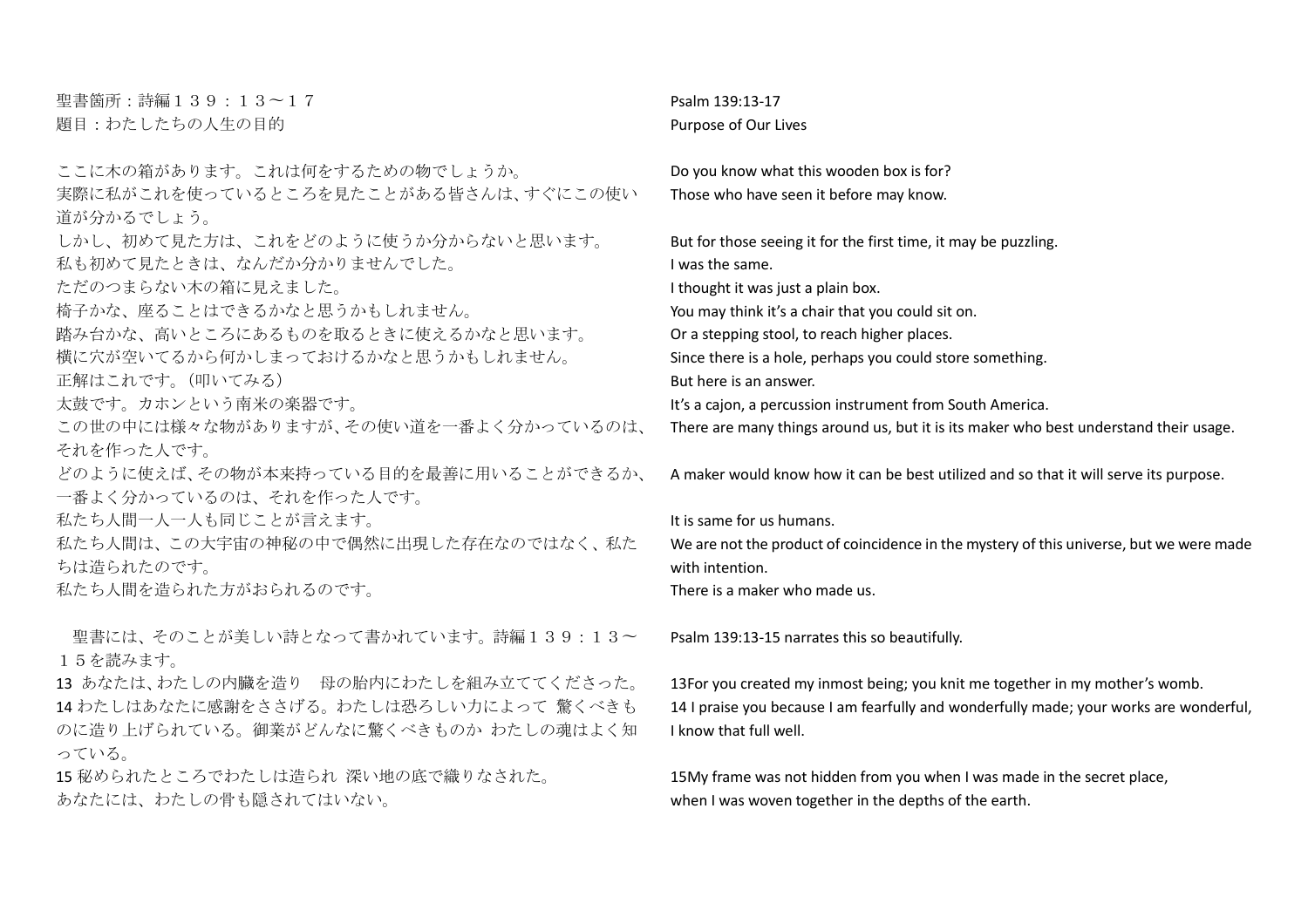リビングバイブルでは次のように書かれています。

*13* 神は、精巧に私の体のすべての器官を造り、母の胎内で組み立ててくださ いました。

*14* こんなにも複雑かつ緻密に仕上げてくださったことを感謝します。

想像することもできないくらい、すばらしいことです。あなたのわざは驚くべ きもので、私にはとうてい、理解することはできません。

*15* だれも立ち入ることのできない場所で私が組み立てられた時、あなたはそ こにおられました。

天の父なる神様が、私の体のすべての器官、内臓を造られた、お母さんのお腹の 中で組み立ててくださった。

こんなにも複雑に、緻密に。そのように書かれています。

そして次の16、17節を見ると次のように書かれています。

*16* 胎児であったわたしをあなたの目は見ておられた。

わたしの日々はあなたの書にすべて記されている

まだその一日も造られていないうちから。

*17* あなたの御計らいは わたしにとっていかに貴いことか。

神よ、いかにそれは数多いことか。

この木の箱が作られた目的を一番よく分かっているのが、これを作った人であ るように、私たち一人一人がこの世に生を受けた理由、この世に存在している意 味、この与えられた人生の目的は、何よりも、誰よりも、私たちを造られた天の 父なる神様が一番よく分かっているのです。

私たちがまだお母さんのお腹の中にいたときから、生まれる前、まだ呼吸を始 める前から、神様の目は私たちに注がれ、生涯にわたる計画はすべて練り上げら れているというのです。

私たちの人生の日々は、その一日も造られる前から、生まれる前からこの神様 の書にすべて書き記されているというのです。

神様は私たちの人生の一日一日をすべてご存知なのです。

全ては神様の完全で最善の御計画の中にあります。

最善で、完全な計画が私たち一人一人を導いているのです。

Living Bible translation says,

**<sup>13</sup>** You made all the delicate, inner parts of my body and knit them together in my mother's womb.

**<sup>14</sup>** Thank you for making me so wonderfully complex! It is amazing to think about. Your workmanship is marvelous—and how well I know it.

**<sup>15</sup>** You were there while I was being formed in utter seclusion!

Father God in heaven have made every part of my body, inside in my mother's womb.

So complex and delicate.

And verse 16,17 says,

16Your eyes saw my unformed body; all the days ordained for me were written in your book

before one of them came to be.

17How precious to me are your thoughts, God!

How vast is the sum of them!

Just as the maker of this wooden box understands its purpose the best, Father God in heaven who created us knows the reason for our existence and purpose for our lives better than anyone.

When we were still in our mothers' womb, even before we were born, God's eyes were on us and had ordained plans for our lives.

All the days of our lives have been already written down, even before it began.

God is aware of each day of our entire life. They are within God's perfect and best plan. He guides us with his perfect and best plan.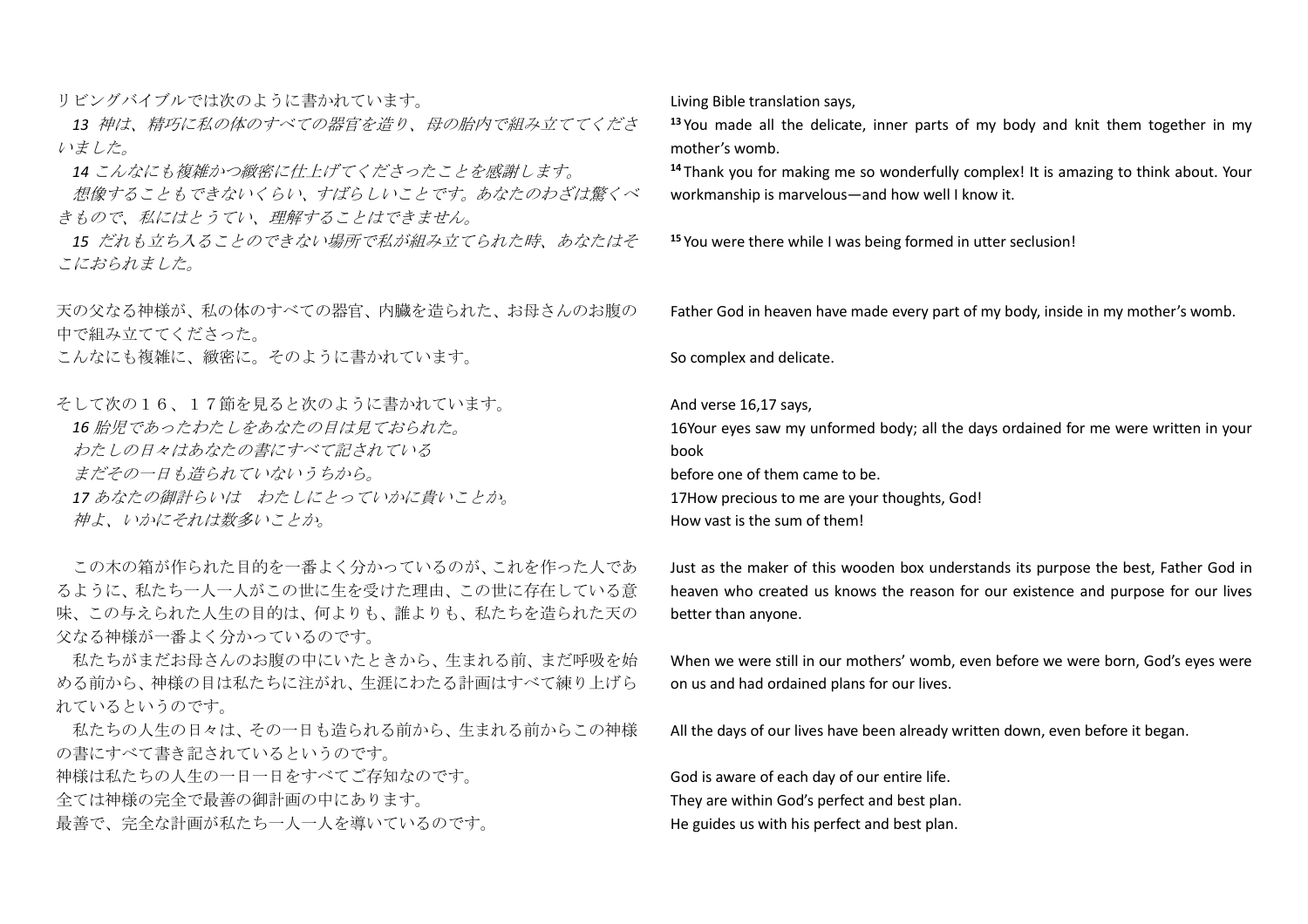冒頭で、この木の箱の使い道について考えてみました。 本来の目的がわからなければ、椅子として使ってしまうかもしれません。 椅子にしては固くて、座り心地が悪い椅子です。

本当は素晴らしい色々な音が出て、この箱一つで色んなリズムを刻むことができ るはずが、ただの座り心地の悪い椅子として、部屋の片隅に追いやられてしまっ てホコリをかぶって終わりかねません。

または、使い方が分からずに、踏み台として使って、重さに耐えきれずに、穴が 空いてしまったり、欠けたり、傷ついたり、修復不可能なほどめちゃくちゃに壊 れてしまうかもしれません。

私たちの人生も、その目的が分からなければ、せっかく神様が与えてくださって いるものを、一生用いないで、宝の持ち腐れで終わってしまうかもしれません。 または本来の目的ではない道に進むときに、傷つき、破れ、欠けて、最悪、完全 に壊れて人生を終わらせてしまうこともあるでしょう。

どうすれば、本来の目的が分かるのでしょうか。

物には、取扱説明書、マニュアルがあります。

今の時代はインターネットでどのようにカホンを叩けば良いか、YouTube などで、 動画で説明してくれています。

神様から私たちに与えられている取扱説明書、マニュアルとは何でしょうか。 そうです、聖書です。テモテへの手紙二3:16、17節をお読みします。

*16* 聖書はすべて神の霊の導きの下に書かれ、人を教え、戒め、誤りを正し、義に 導く訓練をするうえに有益です。

*17* こうして、神に仕える人は、どのような善い業をも行うことができるように、 十分に整えられるのです。

私たちには、私たちを造られた神様の霊感によって書かれた聖書が与えられて います。

私たちが聖霊に助けられて、聖書を日々読むときに、私たちがどうすべきなの か、今何をすべきなのか、神様が聖書の言葉を通して私たちに教えてくださるの です。

そのようにして、私たちは、本来神様が私たちに持っておられるデザイン、人 生の目的を知ることができ、神様の御計画に従った祝福された最善の道を歩むこ とができるのです。

We thought about the usage of this box.

If you didn't know what it is, you may use it as a chair.

It's bit uncomfortable to sit on it.

So, you may put it aside and it will collect dust when it could offer such beautiful rhythms if played as an instrument.

If you didn't know, you may use it as a stepping stool. But it could get damaged and broken beyond repair from the weight of it.

In the same way, if we don't understand the purpose our lives serve, we may waste what gifts God has given us.

If we spend our lives in a way that it is not intended for, we may get hurt, damaged, and may even end up with a broken life.

How would we find out our purpose?

Things come with manuals.

You could look on internet, YouTube to find out how to play cajon.

Do you know what manual God has given to us?

Yes, the Bible. 2 Timothy 3:16, 17 says,

16All Scripture is God-breathed and is useful for teaching, rebuking, correcting and training in righteousness,

17so that the servant of God may be thoroughly equipped for every good work.

We have the Bible which is inspired by God, our Maker.

When we read it daily with the help of the Holy Spirit, God teaches through his word what we should do, how we should live.

Through that, we find out the design for our lives, the purpose he intended for each of us. And we can walk according to his plan which is full of his blessings.